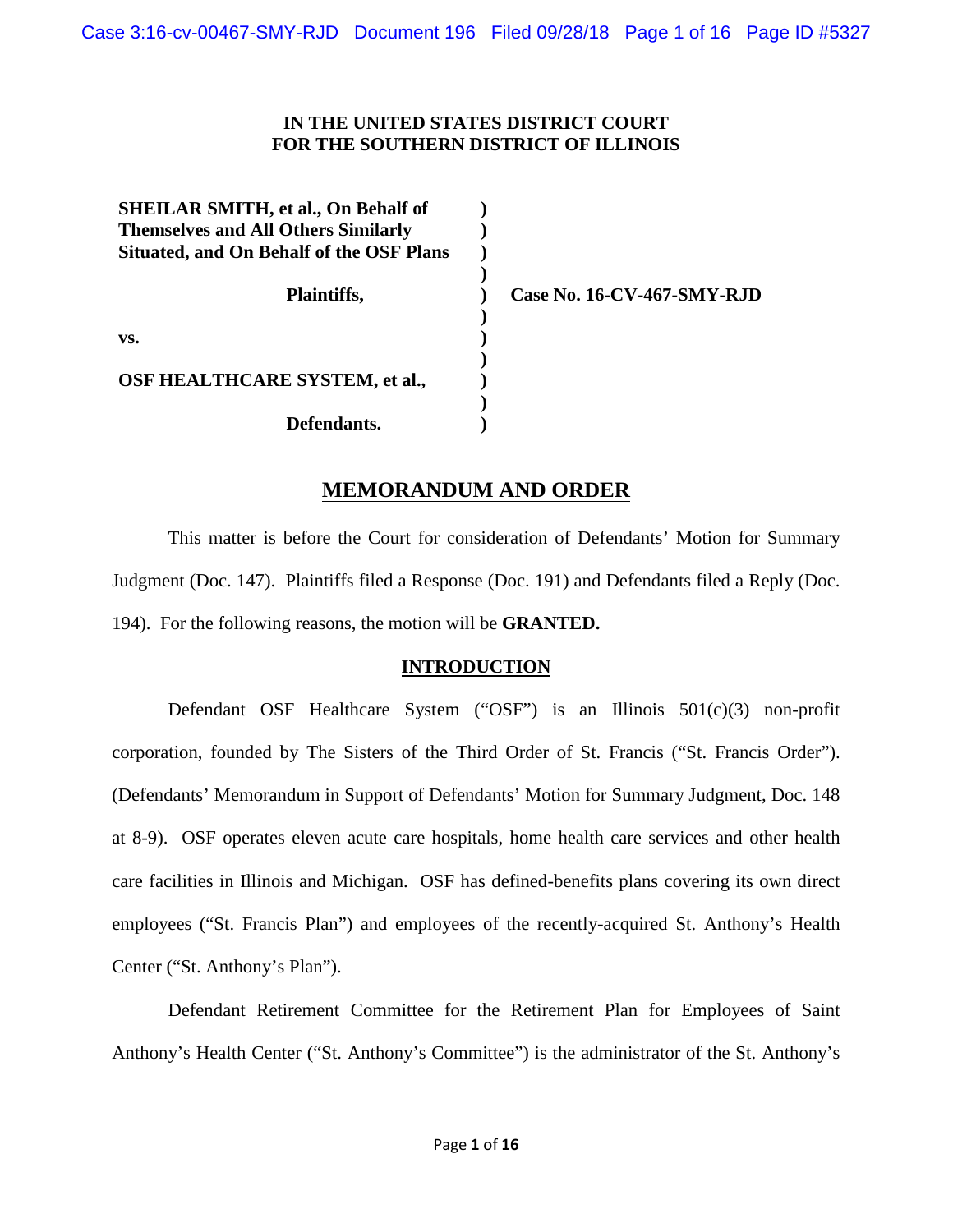Plan. Defendant Sisters of the Third Order of St. Francis Employees Pension Plan Administrative Committee ("St. Francis Committee") is the administrator of the St. Francis Plan.

Plaintiffs Sheilar Smith and June Schwierjohn were employed at Saint Anthony's Health Center ("SAHC") until 2015 and 2016 respectively. Both are vested participants in the St. Anthony's Plan. Plaintiffs Kasandra Anton, Bonnie Bailey, and Peggy Wise were employed by OSF and are vested participants in the St. Francis Plan.

This case involves claims asserted under the Employee Retirement Income Security Act of 1974 ("ERISA"), Pub.L. 93–406, 88 Stat. 840 as amended. Specifically, Plaintiffs claim OSF and related entities have improperly treated the St. Anthony's Plan and St. Francis Plan (collectively, "the Plans") as "church plans" exempt from the requirements of ERISA. Plaintiffs allege that as a result, OSF has failed to fund the Plans' trust accounts to the levels required under ERISA to cover all accrued benefits, that the defendants failed to follow certain notice, disclosure and managerial requirements, and that the defendants have breached their fiduciary duties. (Fourth Amended Complaint, Doc. [1](#page-1-0)38 at  $41-56$ ).<sup>1</sup> Plaintiffs also assert a claim for declaratory judgment, seeking a declaration that the church plan exemption as applied violates the Establishment Clause of the First Amendment, and is therefore unconstitutional. (Id. at 56- 60).

### **BACKGROUND**

OSF is a nonprofit healthcare system. (Doc. 138, ¶¶ 17, 32). In 1880, the Sisters of the Third Order of St. Francis, an order of Franciscan sisters, incorporated as an Illinois nonprofit under the name "Sisters of the Third Order of St. Francis," with the stated objective of "conducting hospitals" (Doc. 150-1 at 1-6). The name of the corporation was changed to OSF

<span id="page-1-0"></span><sup>&</sup>lt;sup>1</sup> Plaintiffs Fourth Amended Complaint added five "alternative" causes of action "for relief under State law if the Court determines that the OSF Plans are 'church plans' exempt from ERISA." (Docs. 120 and 138 at n. 4). These state law claims were subsequently dismissed. (Doc. 142).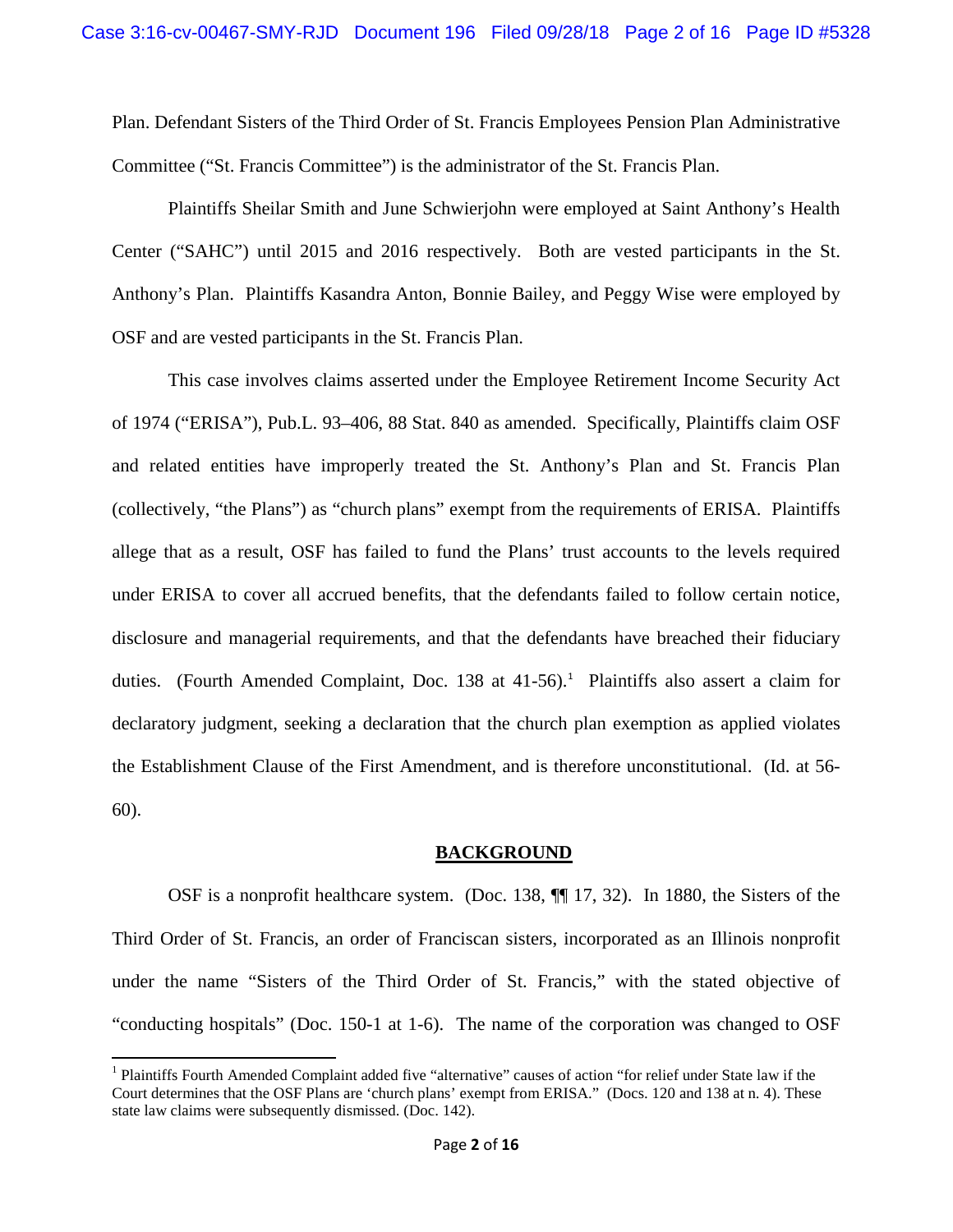Healthcare System in 1989, and the St. Francis Order formed a new Illinois nonprofit corporation named The Sisters of the Third Order of St. Francis ("STOSF") to "serve as an integral part of the Roman Church and to carry out its mission; [and] to carry on the corporal works of the mercy of the Roman Catholic Congregation of Sisters." (Declaration of Sister Diane Marie McGrew, President of OSF, Doc. 150 at ¶¶11; Doc. 150-1 at 10-14; Doc. 150-4 at 2-6, 26). The Sisters in the St. Francis Order are the only members of STOSF, which in turn is the sole member of OSF. (Doc. 150 at ¶ 9; Doc. 150-3 at 3). STOSF's authority over OSF is governed by OSF's governing documents and the canonical and civil guidelines pertaining to Church properties. (Doc. 150-3 at 5). In 2014, SAHC, a nonprofit Catholic hospital operated by The Sisters of St. Francis of the Martyr of St. George in Thuine ("St. George Order"), merged into OSF with the permission of the applicable Roman Catholic Church department and the endorsement of the Bishop of Springfield. (Doc. 150 at ¶¶ 18-21; Doc. 150-6 at 11-14; Doc. 150-7).

OSF requires that its President and a majority of its Board of Directors be Sisters. (Doc. 150-3 at 5, 11). All directors (including lay members) are required to meet certain qualifications, including "Commitment to the Philosophy, Mission, Values and Vision of [STOSF,]" and "Commitment to uphold the Catholic Code of Ethics in all dealings and deliberations pertaining to the Board's responsibilities." (Id. at 5-6). Among the powers reserved to STOSF (as sole member of OSF) is the power to appoint, approve or remove OSF's chairperson, vicechairperson, chief executive officer, president, chief medical officer/chief clinical officer, regional CEOs, and operating division presidents and CEOs. (Id. at 3-4). STOSF also has the power to "approve the introduction or termination of value sensitive ministries or services, and to eliminate services or activities which are in conflict with the philosophy and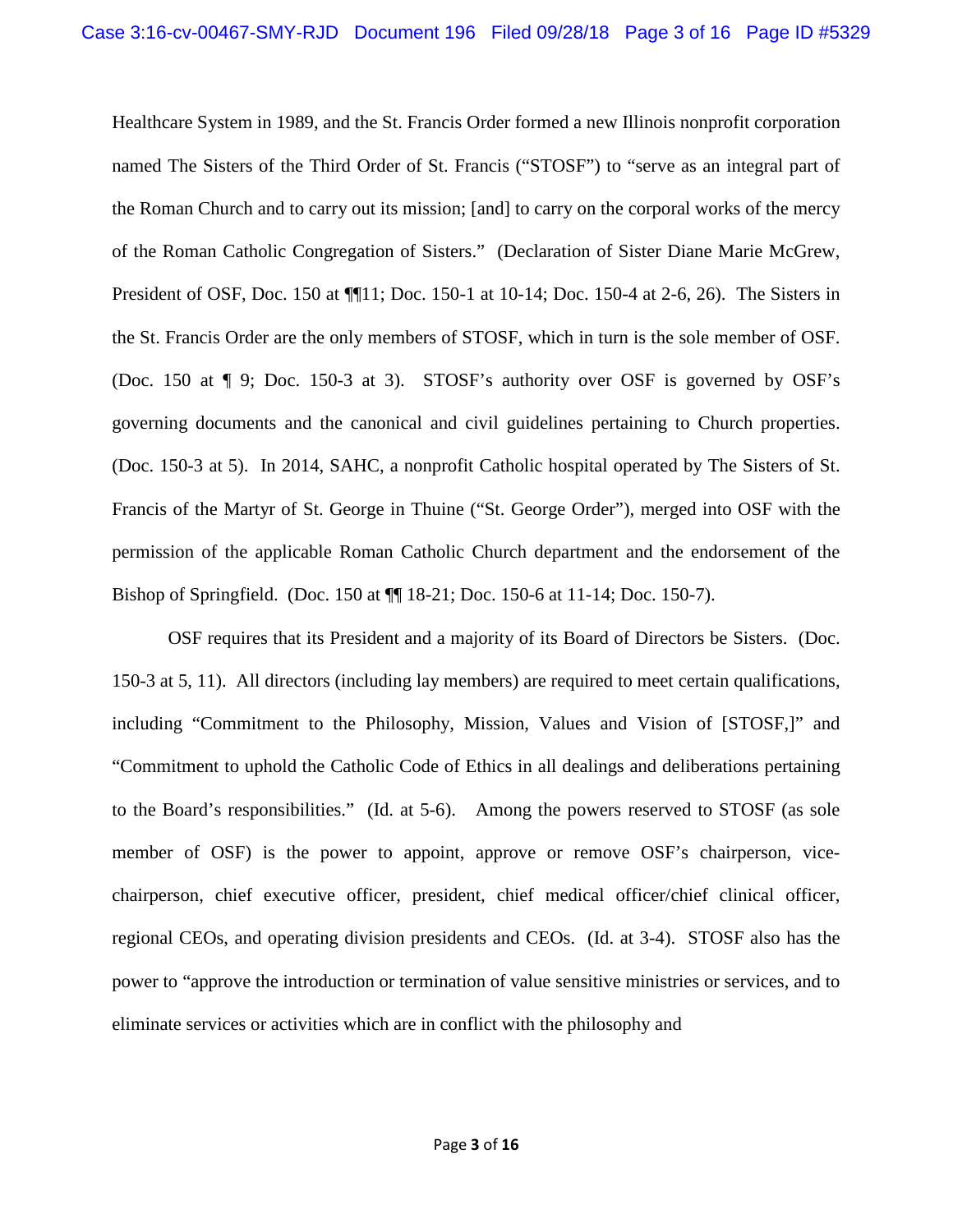purposes of the established ministry." (Id. at 5). In the event OSF is dissolved, its assets revert to STOSF. (Id. at 3). OSF is recognized as a Catholic institution in the Official Catholic Directory. (Doc. 149-7 at 6). Its bylaws provide that any Medical Staff Bylaw or Rule is invalid if it conflicts with the Ethical and Religious Directives for Catholic Health Care Services ("ERDs") promulgated by the United States Conference of Catholic Bishops. (Doc. 150-3 at 20-21).

Both Plans at issue in this case are sponsored by OSF. (Docs. 138 and 140, ¶¶ 56-57, 72- 74). The St. Francis Plan has approximately 18,000 participants, and the St. Anthony's Plan has approximately 1,300 participants. (Declaration of April M. Rowe, OSF Manager of Employee Benefits, Doc. 153 at ¶¶ 8, 9). Sixty participants in the St. Francis Plan are employed by forprofit entities; none of the St. Anthony's Plan participants are employed by for-profit entities. (Declaration of Amanda Lowry, Vice President Controller of OSF, Doc. 159 at ¶¶ 3, 5).

The St. Francis Plan is "administered and maintained" by the St. Francis Committee, whose members are appointed by the OSF Board of Directors (the majority of which is made up of St. Francis Order Sisters), and the majority of committee members must be Sisters. (Doc. 153-1 at 63) Currently, the Committee consists of seven voting members, four of whom are Sisters. (Doc. 150 at  $\P$  27). The Committee is designated as the Plan Administrator and has "the power and discretion to determine all questions arising in connection with the administration, interpretation and application of the Plan." (Doc. 153-1at 63-64). The Committee's determinations are considered "conclusive and binding[.]" (Id. at 64). The Committee also holds "all powers necessary or appropriate to accomplish its duties under [the] Plan [and] [e]xcept as otherwise provided in [the] Plan, the Committee shall have full and complete authority, responsibility, and control in its sole and absolute discretion over the management, administration and operation of the Plan[.]" (Id.). Those powers include the determination of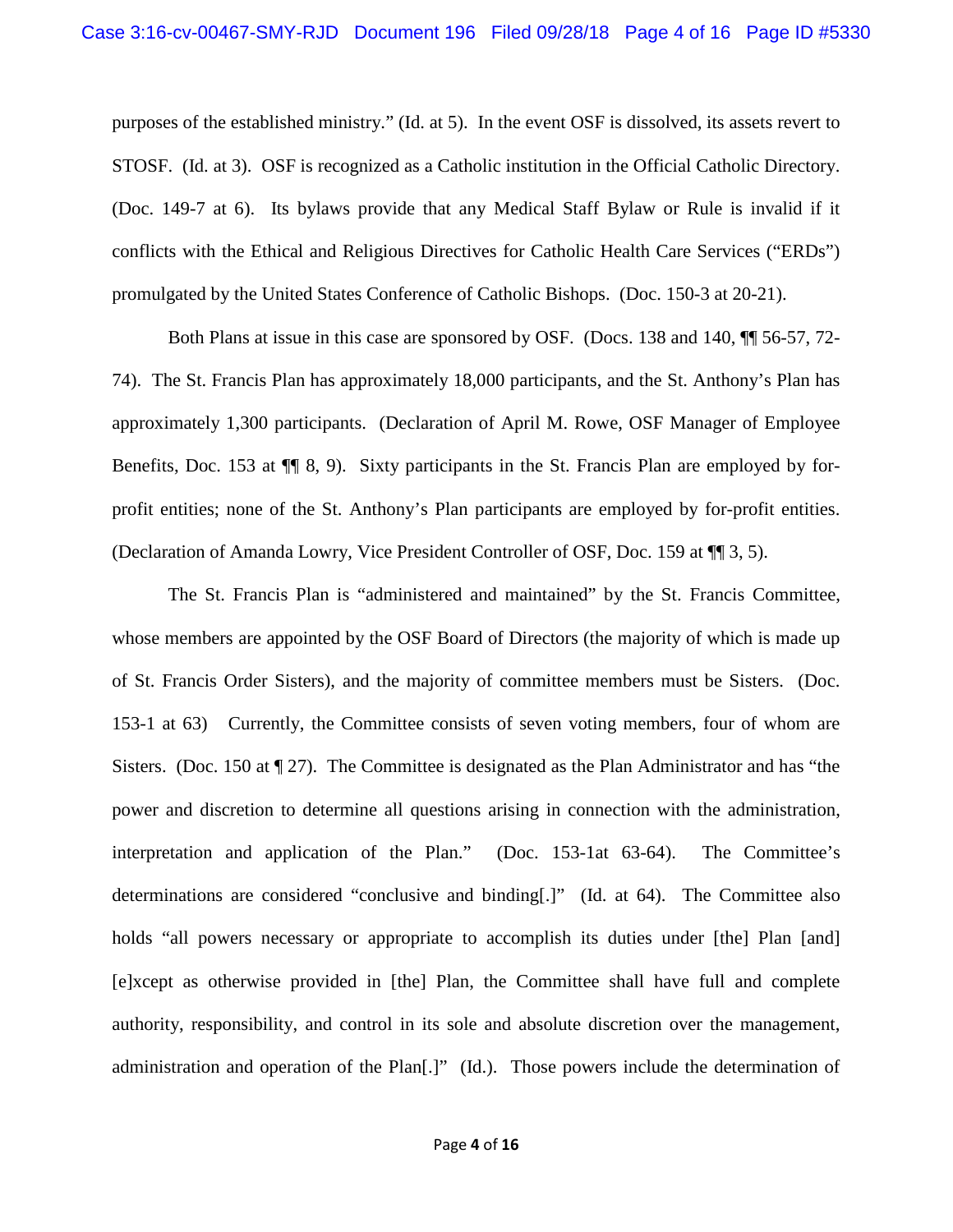eligibility to receive Plan benefits, computation and certification to OSF and the trustee of the amounts "necessary or desirable to be contributed to the Plan," and the administration of the Plan's claims procedures and claims review procedures. (Id. at 64-65). Under the St. Francis Plan, benefits "shall not be paid unless the [St. Francis Committee], in its discretion, determines that the Claimant is entitled to them." (Id. at 65). The Committee is separately empowered to "adopt such rules and decisions as it deems necessary or desirable." (Id. at 65). OSF has authority to amend the Plan, although any amendment that affects the rights, duties or responsibilities of the St. Francis Committee (other than its removal) must have the Committee's written consent. (Id. at 70).

The St. Anthony's Committee is similarly charged with administering the St. Anthony's Plan, and "shall have all discretionary powers and authority necessary to carry out the provisions of the Plan." (Doc. 153-2 at 50, 53). Its members are the same as those of the St. Francis Committee – seven voting members, four of whom are St. Francis Order Sisters. (Doc. 150 at ¶ 27). "Any action or determination or decision whatsoever taken or made by the [St. Anthony's Committee] in good faith shall be final, binding and conclusive upon all persons concerned, including but not limited to the Employer, Employees and former Employees, Participants and former Participants and their spouses and Beneficiaries." (Doc. 153-2 at 52). The St. Anthony's Committee is responsible for Plan interpretation, benefit determinations, the claims process, and revision of the Plan to correct errors to effectuate the intent of the Plan. (Id. at 50-53). However, the St. Anthony's Committee cannot otherwise modify the Plan without the express consent of the employer's Board. (Id. at 52).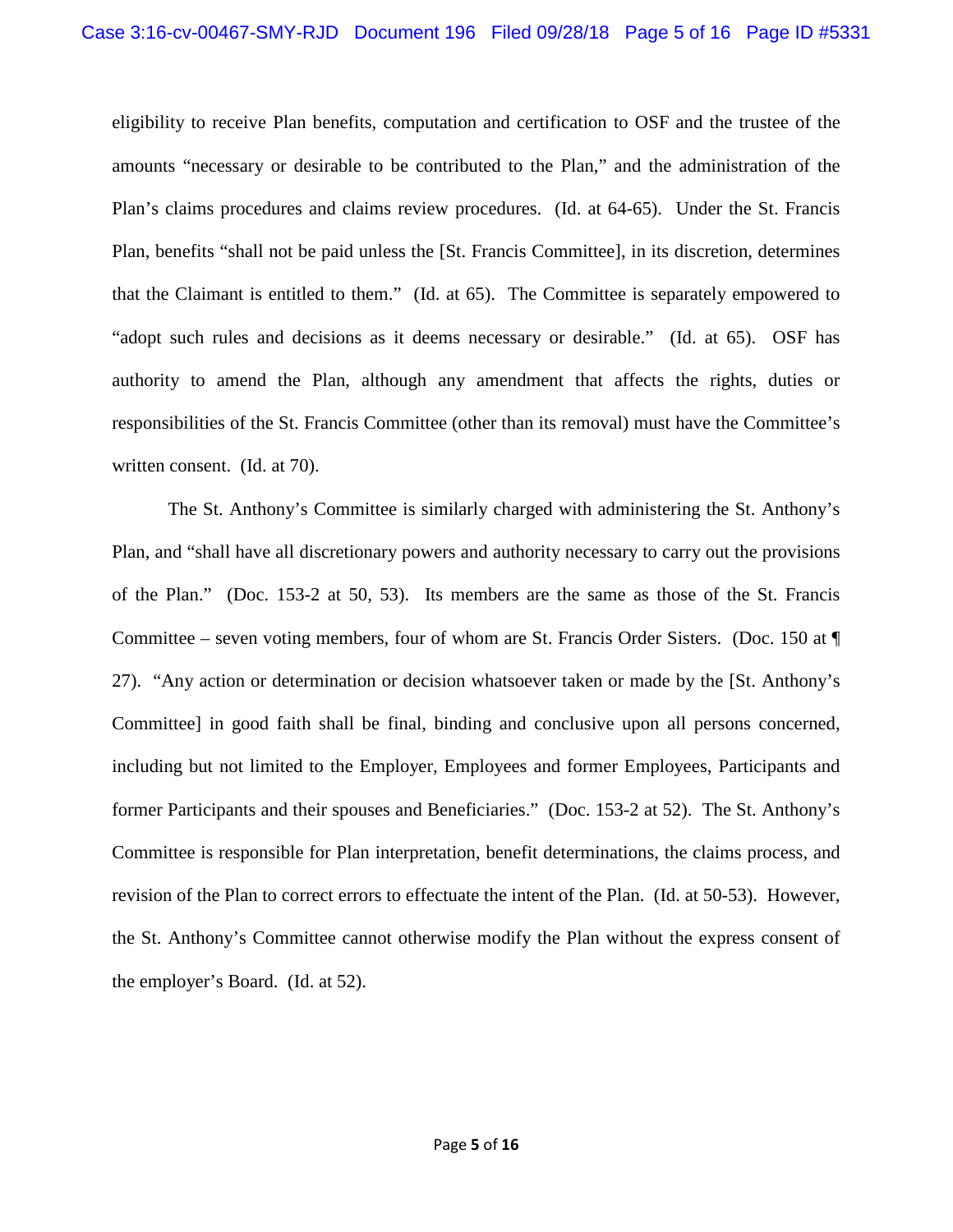#### **DISCUSSION**

Defendants move for summary judgment on two bases: that the Plans properly qualify for the church plan exemption and are therefore not subject to the ERISA requirements which underpin the claims in Counts I-VIII; and that the church plan exemption is not unconstitutional as alleged in Count IX. Summary judgment is appropriate only if the moving party can demonstrate "that there is no genuine dispute as to any material fact and the movant is entitled to judgment as a matter of law." FED. R. CIV. P. 56(a); *Celotex Corp. v. Catrett*, 477 U.S. 317, 322(1986); *see also Ruffin-Thompkins v. Experian Information Solutions, Inc.*, 422 F.3d 603, 607 (7th Cir. 2005). The moving party bears the initial burden of demonstrating the lack of any genuine issue of material fact. *Celotex*, 477 U.S. at 323. Once a properly supported motion for summary judgment is filed, the adverse party "must set forth specific facts showing there is a genuine issue for trial." *Anderson v. Liberty Lobby, Inc.*, 477 U.S. 242, 250 (1986).

A genuine issue of material fact exists when "the evidence is such that a reasonable jury could return a verdict for the nonmoving party." *Estate of Simpson v. Gorbett*, 863 F.3d 740, 745 (7th Cir. 2017) (quoting *Anderson*, 477 U.S. at 248). When deciding a summary judgment motion, the Court views the facts in the light most favorable to, and draws all reasonable inferences in favor of, the nonmoving party. *Apex Digital, Inc. v. Sears, Roebuck & Co.*, 735 F.3d 962, 965 (7th Cir. 2013) (citation omitted).

As an initial matter, Plaintiffs argue that Defendants' motion for summary judgment was filed prematurely. *F.R.C.P*. 56(d) permits, but does not require, the Court to defer consideration of a summary judgment motion or to allow additional time for discovery, among other options. While there are numerous areas of inquiry that Plaintiffs state they would have explored prior to the filing of summary judgment motions, those pertinent to the instant motion have been at issue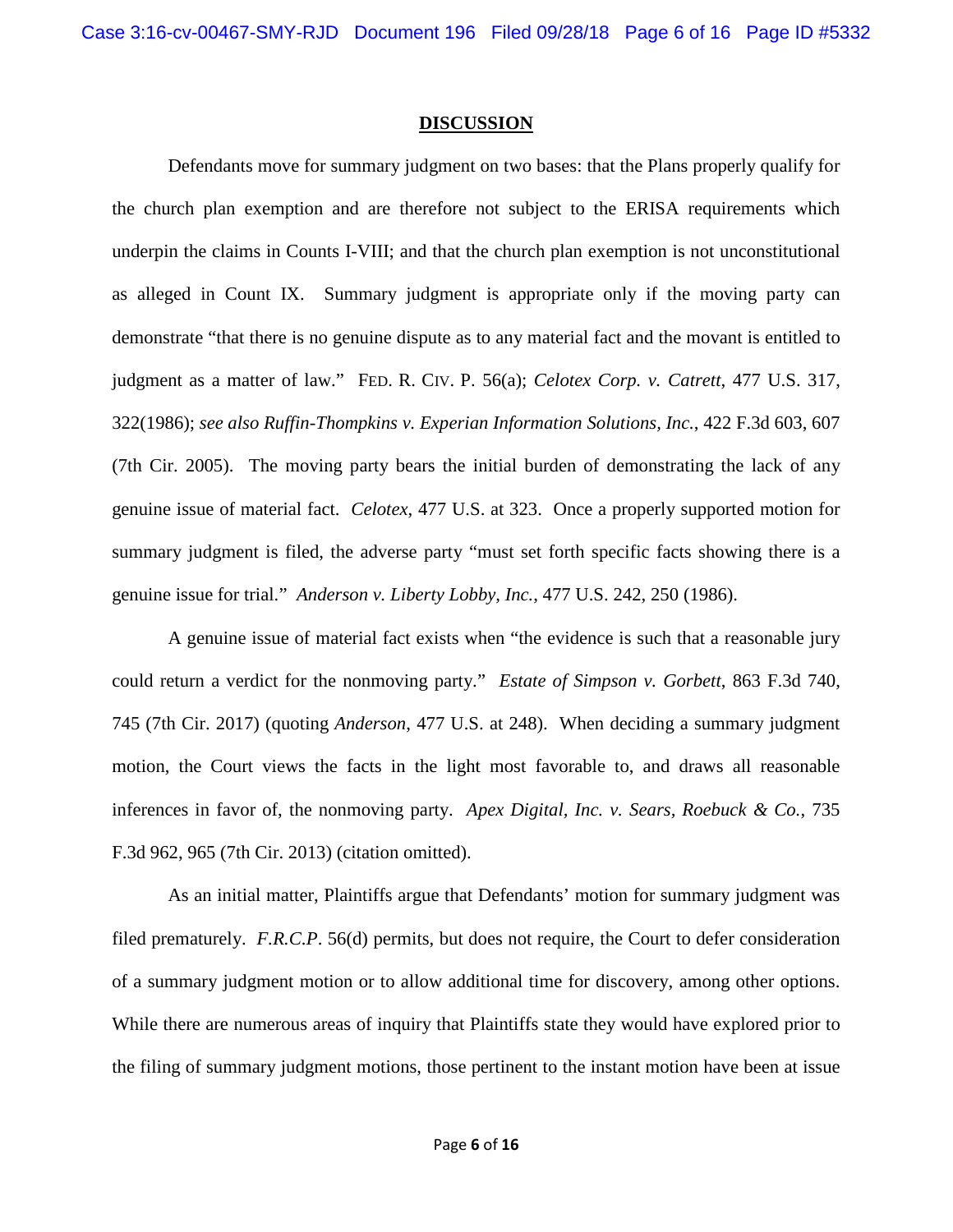from the outset of this case. Although Defendants' filed for summary judgment well before the extended discovery deadline, Plaintiffs had ample time and opportunity to conduct discovery relevant to the issues raised in Defendants' motion. As such, the Motion is not premature.

## **Do the Plans Qualify for the ERISA Church Plan Exemption?**

ERISA exempts "church plans" from its requirements. 29 U.S.C. § 1003(b)(2). Originally, the statute defined a church plan as "a plan established and maintained ... for its employees ... by a church or by a convention or association of churches." 29 U.S.C. § 1002(33)(A). In 1980, Congress passed the Multiemployer Pension Plan Amendments Act of 1980 ("MPPAA"), Pub. L. No. 96-364, § 407, 94 Stat. 1208 (1980), which amended the statute by expanding the scope of the church plan exemption. Under the amended statute, "an 'employee of a church' includes an employee of a church-affiliated organization[.]" *Advocate Health Care Network v. Stapleton*, 137 S. Ct. 1652, 1656, (2017) (citing 29 U.S.C. § 1002(33)(C)(ii)(II)). The amendment also expanded the scope of the church plan exemption to include:

> A plan established and maintained for its employees ... by a church or by a convention or association of churches includes a plan maintained by an organization ... the principal purpose or function of which is the administration or funding of a plan or program for the provision of retirement benefits or welfare benefits, or both, for the employees of a church or a convention or association of churches, if such organization is controlled by or associated with a church or a convention or association of churches. 29 U.S.C. § 1002(33)(C)(i).

For purposes of defining church plans, "employees of a church" include "an employee of an organization, whether a civil law corporation or otherwise, which is exempt from tax under section 501 of Title 26 and which is controlled by or associated with a church or a convention or association of churches." 29 U.S.C.  $\S$  1002(33)(C)(ii)(II). Thus, the term "employee of a church" includes employees of nonprofit organizations controlled by or associated with a church.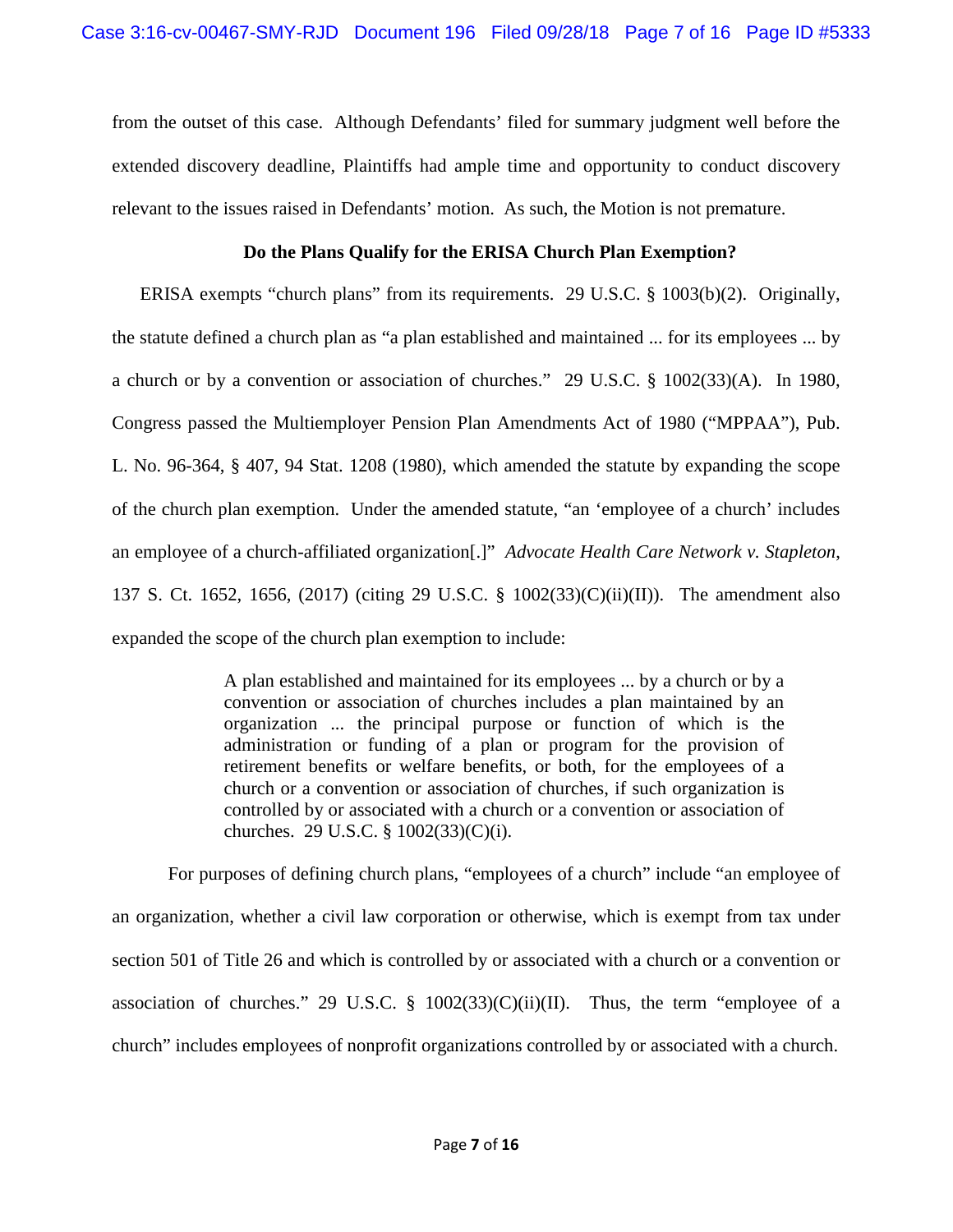In its recent decision in *Advocate*, the Supreme Court concluded that the church plan exemption applies to certain Plans not established by a church. Specifically, the Court found that "[u]nder the best reading of the statute, a plan maintained by a principal-purpose organization ... qualifies as a 'church plan,' regardless of who established it." *Advocate*, 137 S.Ct. at 1663.

Following *Advocate*, courts have engaged in a three-step inquiry in order to determine whether the church plan exemption applies to Plans maintained by principal-purpose organizations:

- 1. Is the entity whose employees the plan benefits a tax-exempt nonprofit organization associated with a church?
- 2. If so, is the entity's retirement plan maintained by a principal-purpose organization? That is, is the plan maintained by an organization whose principal purpose is administering or funding a retirement plan for entity employees?
- 3. If so, is that principal-purpose organization itself associated with a church?

Medina v. Catholic Health Initiatives, 877 F.3d 1[2](#page-7-0)13, 1222 (10th Cir. 2017).<sup>2</sup> This Court will employ this approach.

# *1. Is OSF a Nonprofit Organization Associated With a Church?*

The entity whose plan is being maintained must be both a tax-exempt nonprofit and associated with a church, because "[t]he term employee of a church or a convention or association of churches includes [ ] an employee of an organization..., which is exempt from tax under [26 U.S.C. § 501] and which is controlled by or associated with a church or a convention or association of churches[.]" 29 U.S.C. §  $1002(33)(C)(ii)(II)$ . Plaintiffs concede that OSF is a nonprofit organization, and that St. Anthony's Health Center was a nonprofit entity prior to its acquisition by OSF. (Plaintiffs' Opposition to Defendants' Motion for Summary Judgment, Doc.

<span id="page-7-0"></span><sup>&</sup>lt;sup>2</sup> While not binding precedent, the Tenth Circuit's Opinion is well-reasoned and essentially "on all fours" with this case. As such, the Court considers it very persuasive.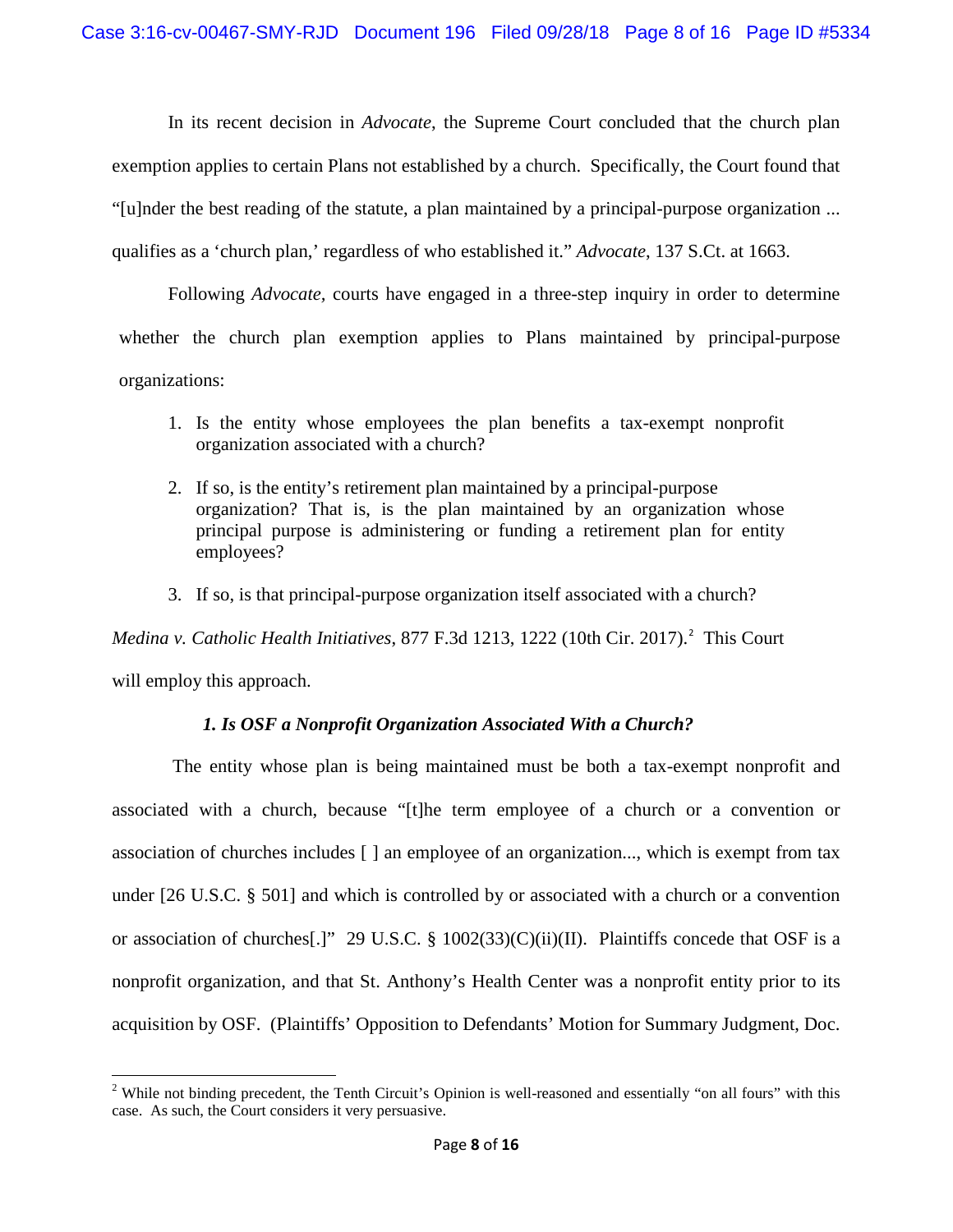191 at 11). What remains in dispute is whether OSF is "associated with" the church under the statute.

The term "associated with a church or convention or association of churches" refers to an organization that "shares common religious bonds and convictions with that church or convention or association of churches." 29 U.S.C. § 1002(33)(C)(iv). Here, the undisputed facts demonstrate that OSF "shares common religious bonds and convictions" with the Catholic Church. As previously noted, STOSF (whose membership is limited to Sisters) is the sole member of OSF. In addition to numerous references to Catholicism throughout its statements of values, OSF has incorporated Roman Catholic doctrine into its basic structure, including the qualification for directorship and the automatic invalidation of any medical bylaw or rule that conflicts with the ERDs formulated by the United States Conference of Catholic Bishops. OSF is listed in the Official Catholic Directory, which "[c]ourts view…as a public declaration by the Roman Catholic Church that an organization is associated with the Church." *Overall v. Ascension*, 23 F. Supp. 3d 816, 831 (E.D. Mich. 2014) (collecting cases). OSF's "convictions" are evidenced by references to the doctrine, norms and dictates of the Roman Catholic Church, and the Catholic Church acknowledges OSF as an associated organization. These facts reflect shared bonds and convictions and satisfy the statutory requirement that OSF be "associated with" a church or a convention or association of churches. *See also Hall v. USAble Life*, 774 F. Supp. 2d 953, 960 (E.D. Ark. 2011).

The Court acknowledges Plaintiffs' urging for it to adopt the Fourth Circuit's "objective test" for determining whether an organization is "associated with a church or convention or association of churches." In *Lown v. Cont'l Cas. Co*., 238 F.3d 543, 548 (4th Cir. 2001), the Fourth Circuit held that "[i]n deciding whether an organization shares such common bonds and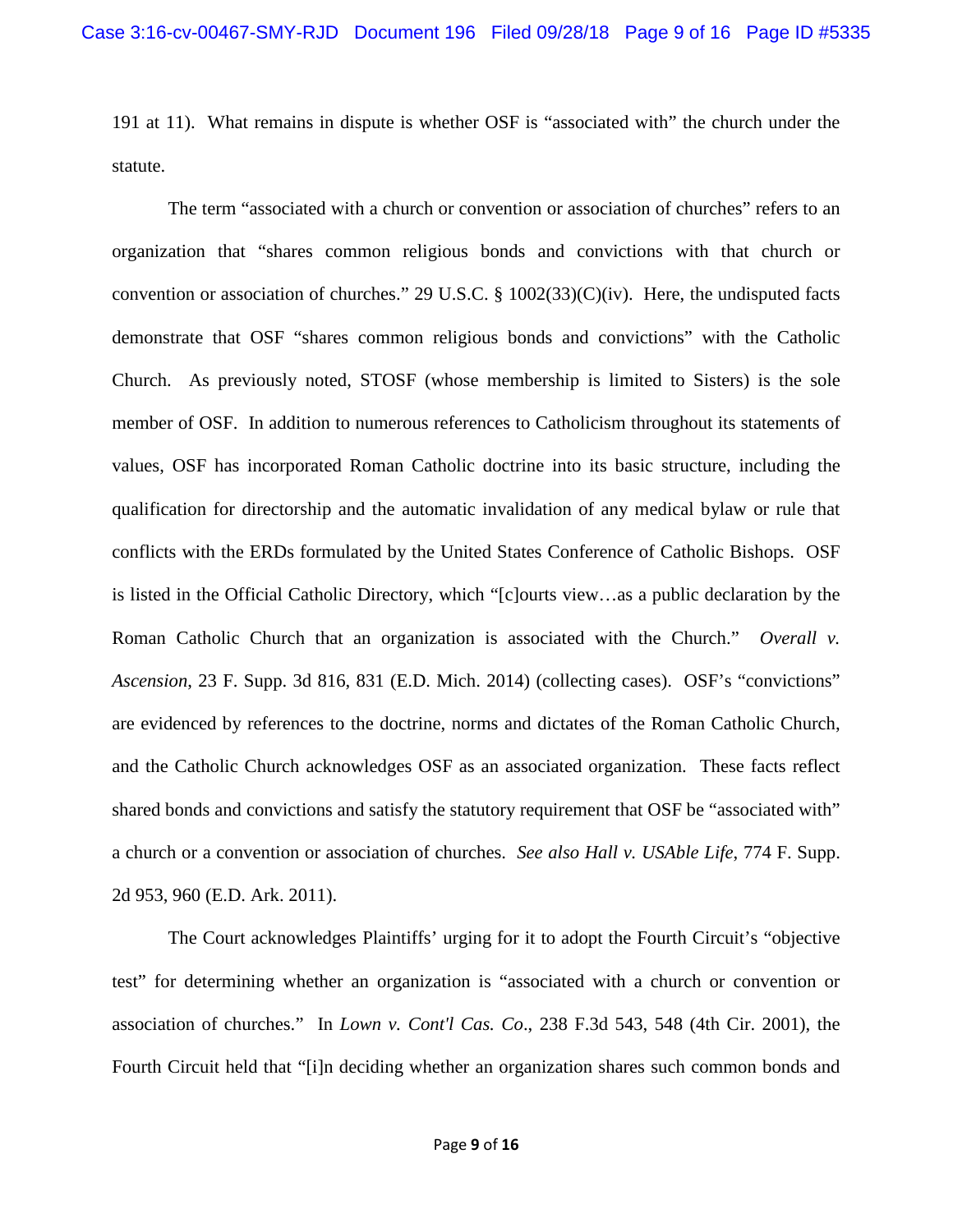convictions with a church, three factors bear primary consideration: 1) whether the religious institution plays any official role in the governance of the organization; 2) whether the organization receives assistance from the religious institution; and 3) whether a denominational requirement exists for any employee or patient/customer of the organization." The Eighth Circuit subsequently found the test "useful." *Chronister v. Baptist Health*, 442 F.3d 648, 653 (8th Cir. 2006). This Court finds it less so. The existence of any of the three *Lown* considerations would certainly indicate institutional control. But "common bonds and convictions" entail something more. The Court agrees with the Tenth Circuit's assessment that the *Lown* factors "are much narrower than the broad language of the definition in § 1002(33)(C)(iv)" and therefore do not suffice as an exclusive test for association. *Medina*, 877 F.3d at 1224.

Plaintiffs also raise one of the affirmative exclusions from the definition of a church plan; disqualifying a plan "if less than substantially all of the individuals included in the plan" are employees of a church or are deemed employees of a church. 29 U.S.C.  $\S 1002(33)(B)(ii)$ . Employees of a nonprofit organization controlled by or associated with a church are deemed employees of the church. Defendants assert (and Plaintiffs do not dispute) that all of the employees covered by the St. Anthony's Plan and all but 60 employees out of the approximately 18,000 covered by the St. Francis Plan are employees of OSF's nonprofit ventures. 99.6% certainly constitutes "substantially all." Therefore, the Plans are not excluded from the church plan definition on that basis.

### *2. Are the Plan Committees principal-purpose organizations?*

A principal-purpose organization is one whose "principal purpose or function ... is the administration or funding of a plan or program for the provision of retirement benefits or welfare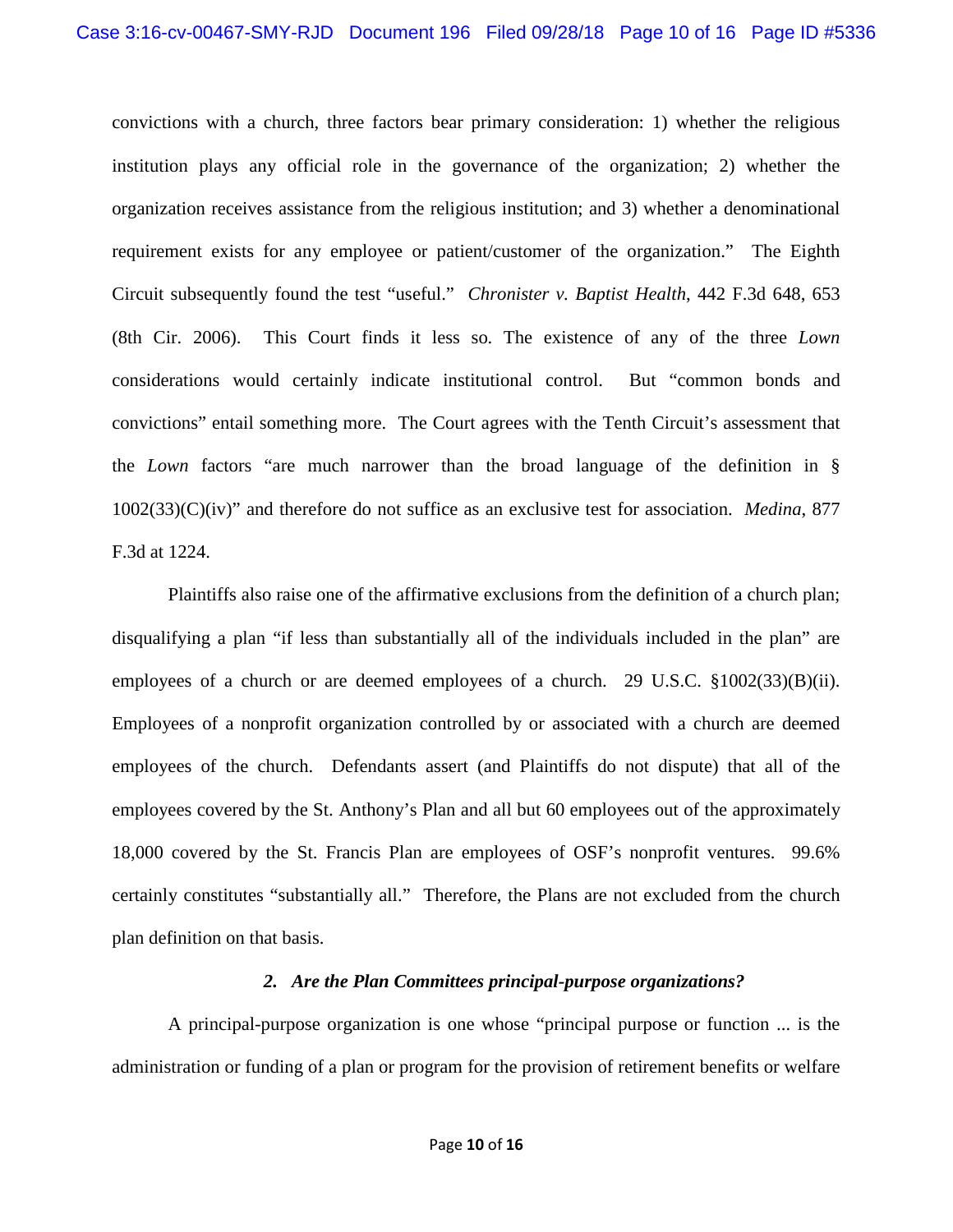benefits, or both, for the employees of a church." 29 U.S.C. § 1002(33)(C)(i). "Organization" is not a defined term under the statute. However, in defining "associated with," the statute provides that organizations may qualify "whether a civil law corporation or otherwise[.]" 29 U.S.C. §  $1002(33)(C)(iv)$ . This suggests that principal purpose organizations need not be a separate, legally independent entity, and is consistent with the ordinary meaning of the term.

Black's Law Dictionary defines "organization" as "a body of persons (such as a union or corporation) formed for a common purpose." Organization, *Black's Law Dictionary* (10th ed. 2014). Similarly, the Oxford English Dictionary defines it as "[a]n organized body of people with a particular purpose, as a business, government department, charity, etc." Organization, *Oxford English Dictionary* (Third ed. 2004). Neither of these definitions lead one to conclude that an organization must be legally separate from any other entity. Several courts have interpreted the term in this manner and concluded that internal, non-independent subcommittees may qualify as "organizations" for purposes of the ERISA church plan exemption. *See Medina*, 877 F.3d at 1226; *Sanzone v. Health*, No. 4:16 CV 923 CDP, 2018 WL 4071897, at \*7 (E.D. Mo. Aug. 27, 2018); and *Thorkelson v. Publ'g House of Evangelical Lutheran Church in Am*., 764 F. Supp. 2d 1119, 1127 (D. Minn. 2011). This Court joins them and finds that the Plan Committees are organizations for purposes of the Court's analysis.

Next, Plaintiffs challenge whether the Plan Committees actually "maintain" the Plans. It is undisputed that the Plan Committees are the administrators of the Plans. (Docs. 138 and 140 at ¶¶ 101-104, 106-108). Nevertheless, Plaintiffs contend that OSF and SAHC (presumably before the acquisition) – not the Plan Committees – actually maintain the Plans. More particularly, they argue that maintaining a Plan necessarily includes the power to modify or terminate it (powers that are at least partially reserved to OSF) as well as funding it.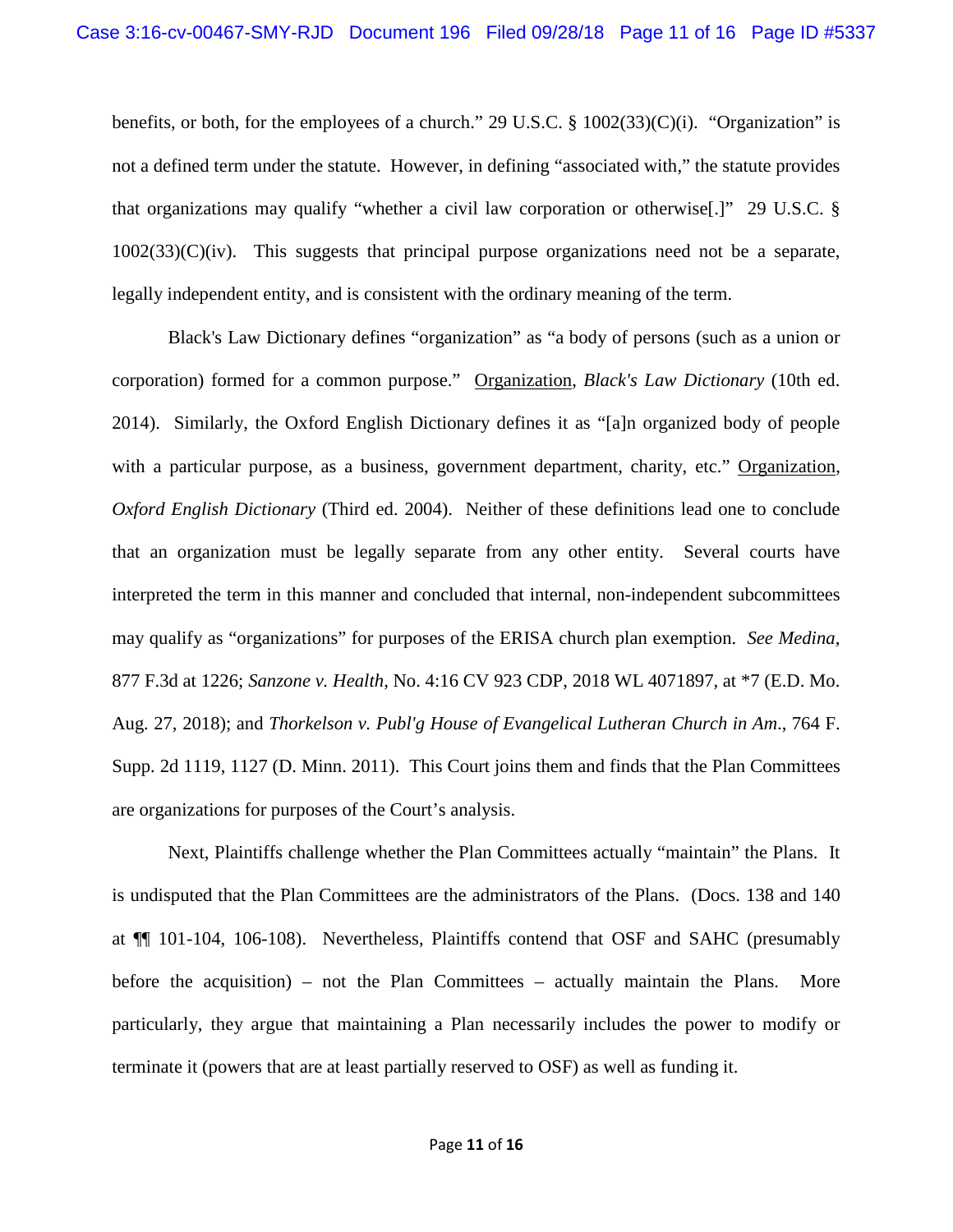These arguments were considered and rejected in *Medina*, 877 F.3d at 1224–25, and by District Judge Catherine Perry of the Eastern District of Missouri in *Sanzone,* 2018 WL 4071897, at \*5. Both found that the "ordinary meaning" approach to interpreting the term "maintain" is appropriate, and found that the ordinary meaning did not require the power to modify or terminate the plan in order for an entity to be said to maintain it. "Maintain" has several definitions in Black's Law Dictionary, the most applicable one being "[t]o care for (property) for purposes of operational productivity or appearance; to engage in general repair and upkeep." Maintain, *Black's Law Dictionary* (10th ed. 2014). Merriam-Webster's similarly defines "maintain" as "to keep in an existing state (as of repair, efficiency, or validity)"; "to continue or persevere in"; "sustain"; and "to support or provide for." Maintain, *Merriam-Webster's II Collegiate Dictionary* (10th ed. 2002). In holding that a subcommittee did "maintain" the Plan in question, the *Medina* court concluded, "when ERISA says that a church plan includes a plan 'maintained' by a principal-purpose organization, 29 U.S.C. § 1002(33)(C), it simply means the principal-purpose organization, as Black's says, 'cares for the plan for purposes of operational productivity.' And this is precisely the point of the Subcommittee." *Medina*, 877 F.3d at 1225. The Court agrees.<sup>[3](#page-11-0)</sup>

The Plan Committees have authority over the Plans sufficient to meet the ordinary meaning of "maintaining" the Plans. The Committees are each given significant power and control over the interpretation of the Plans, the eligibility of claimants, entitlement to benefits, as

<span id="page-11-0"></span><sup>3</sup> Plaintiffs point to a recent ruling from the Northern District of California in *Rollins v. Dignity Health*, 2018 WL 4262334 (N.D. Cal. Sept. 6, 2018), disagreeing with *Medina* on the issue of whether "maintain" requires something more than its ordinary meaning. 2018 WL 4262334, at  $*6$ . The court there (and the Plaintiffs here) considered use of the ordinary meaning of "maintain" as synonymous with "administer" to render the term surplussage. Neither Plaintiffs nor the court in *Rollins*, however, discuss what the term "administer" means, rendering their discussion about whether "maintain" means something more than "administer" a sterile exercise.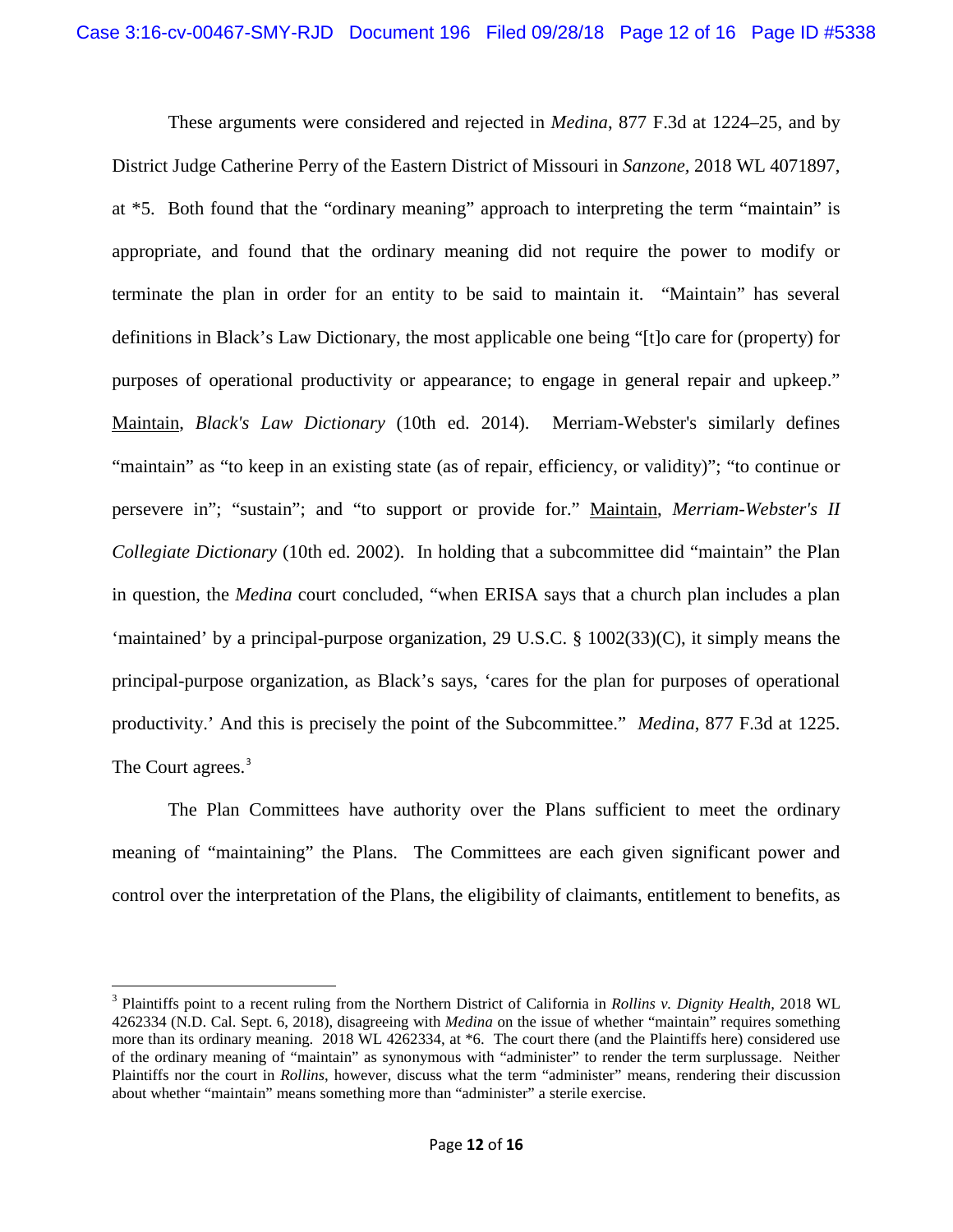well as rule-making authority. This degree of authority is consistent with "caring for the Plans for purposes of operational productivity."

Plaintiffs also suggest that the Plan Committees do not have "primary ongoing responsibility (and potential liability) to plan participants [,]" and therefore they do not "maintain" the Plans. (Doc. 191 at 18) (citing *Advocate*, 137 S. Ct. at 1661). The record in this case, however, belies this suggestion. Both Plans entrust decisions about participant claims, eligibility and benefits to their respective Plan Committee, including the eligibility of an employee, beneficiary or other person to receive Plan benefits, as well as the interpretation of Plan provisions and the administration of claims procedures. The St. Francis Plan specifically states that "Benefits under the Plan shall not be paid unless the [St. Francis Committee], in its discretion, determines that the Claimant is entitled to them." (Doc. 153-1 at 65). These are central responsibilities that may give rise to claims for the wrongful denial of benefits. The interpretation advocated by Plaintiffs, which necessitates the inclusion of plan funding and the power to modify or terminate the Plan, is simply too narrow. One may be appointed caretaker to maintain a property without the authority to burn it to the ground, build an addition or sell it.<sup>[4](#page-12-0)</sup>

### *3. Are the Plan Committees Associated with a Church?*

Whether the Plan Committees themselves are sufficiently associated with a church rests on ERISA's definition of the term "associated with"; "shar[ing] common religious bonds and convictions with that church or convention or association of churches." 29 U.S.C. §  $1002(33)(C)(iv)$ . In that vein, the Plan Committees are tightly connected with the Roman Catholic Church. They are both dominated by members of a recognized Roman Catholic

<span id="page-12-0"></span><sup>4</sup> Plaintiffs infer that the Plan Committees do not actually maintain the Plans, because the minutes appear to show that they meet infrequently and briefly. But the question is not whether the Plan Committees are doing their jobs well or excessively delegating their authority, but rather whether the structure satisfies the requirements of the church plan definition.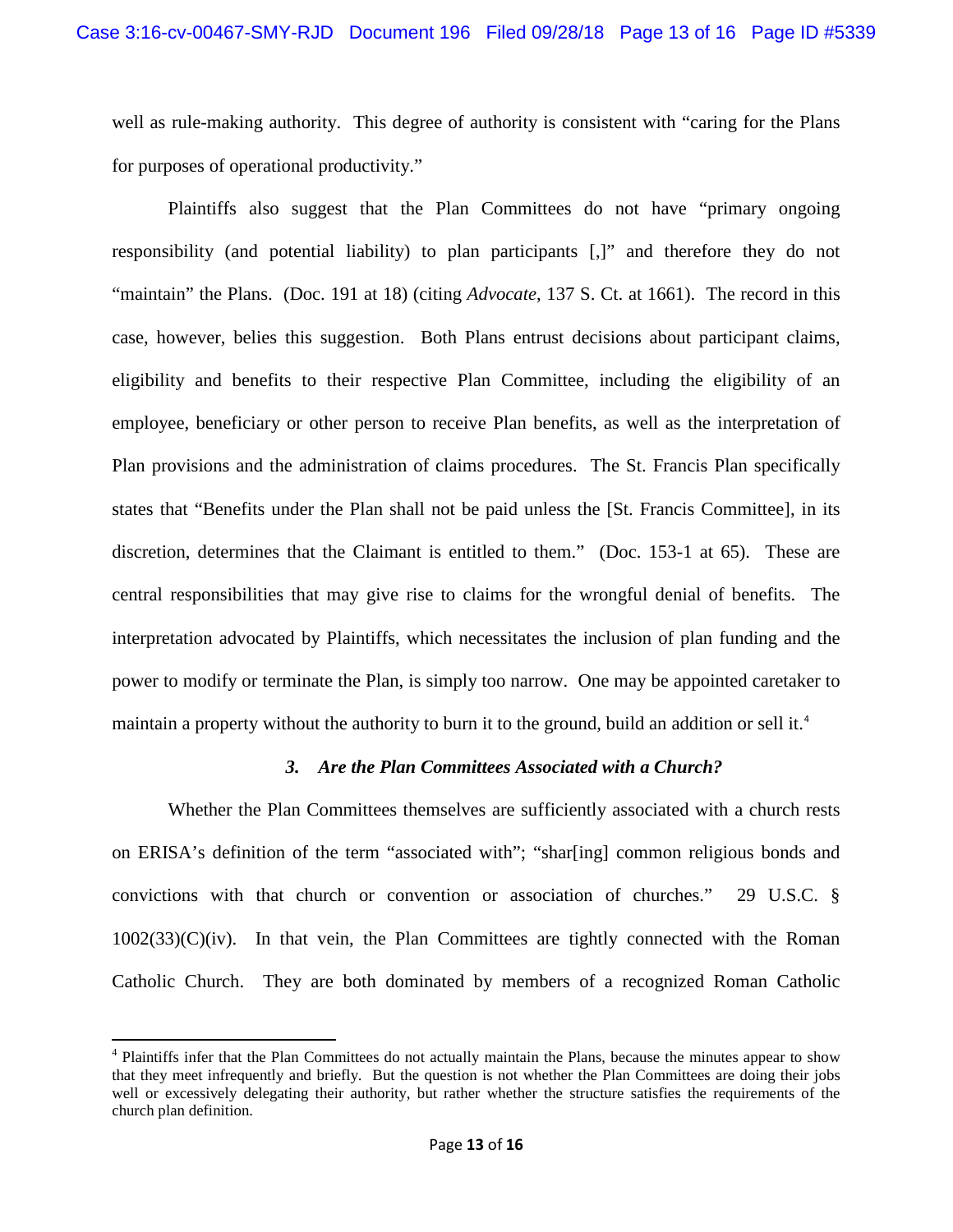religious order. Moreover, to the extent the Plan Committees are internal organizations of OSF, they share OSF's Catholic affiliation. See *Medina,* 877 F.3d at 1277. See also *Advocate*, 137 S. Ct. 1659 ("[I]f A is exempt, and A includes C, then C is exempt.") (*quoting Overall*, 23 F.Supp.3d at 828).

Based on an examination of the record and the arguments of the parties in the context of the *Medina* factors, the Court is persuaded that the church plan exemption applies to the Plans at issue.

#### **Does the Church Plan Exemption Violate the Establishment Clause?**

Alternatively, Plaintiffs argue that the application of the church plan exemption to the Plans at issue violates the Establishment Clause of the First Amendment, which provides that "Congress shall make no law respecting an establishment of religion or prohibiting the free exercise thereof." U.S. Const. Amend. 1. Challenges under the Establishment Clause are analyzed based on a three part test enunciated in *Lemon v. Kurtzman*, 403 U.S. 602 (1971). Under the *Lemon* test, governmental action does not violate the Establishment Clause if (1) it has a secular purpose; (2) its principal or primary effect is one that neither advances nor inhibits religion; and (3) it does not foster an excessive government entanglement with religion. Conversely, governmental action violates of the Establishment Clause if it fails on any one of these three prongs. *Books v. City of Elkhart, Indiana,* 235 F.3d 292, 301–02 (7th Cir. 2000) (citing *Edwards v. Aguillard*, 482 U.S. 578, 583 (1987)).

The question relevant to the "purpose" prong is whether the challenged governmental conduct was done "for a religious purpose, or, put differently, whether its inclusion lacks a secular objective." *Mayle v. United States*, 891 F.3d 680, 685–86 (7th Cir. 2018) (quotation and citation omitted). "[H]aving just one secular purpose is sufficient to pass the *Lemon* test. *Id.*,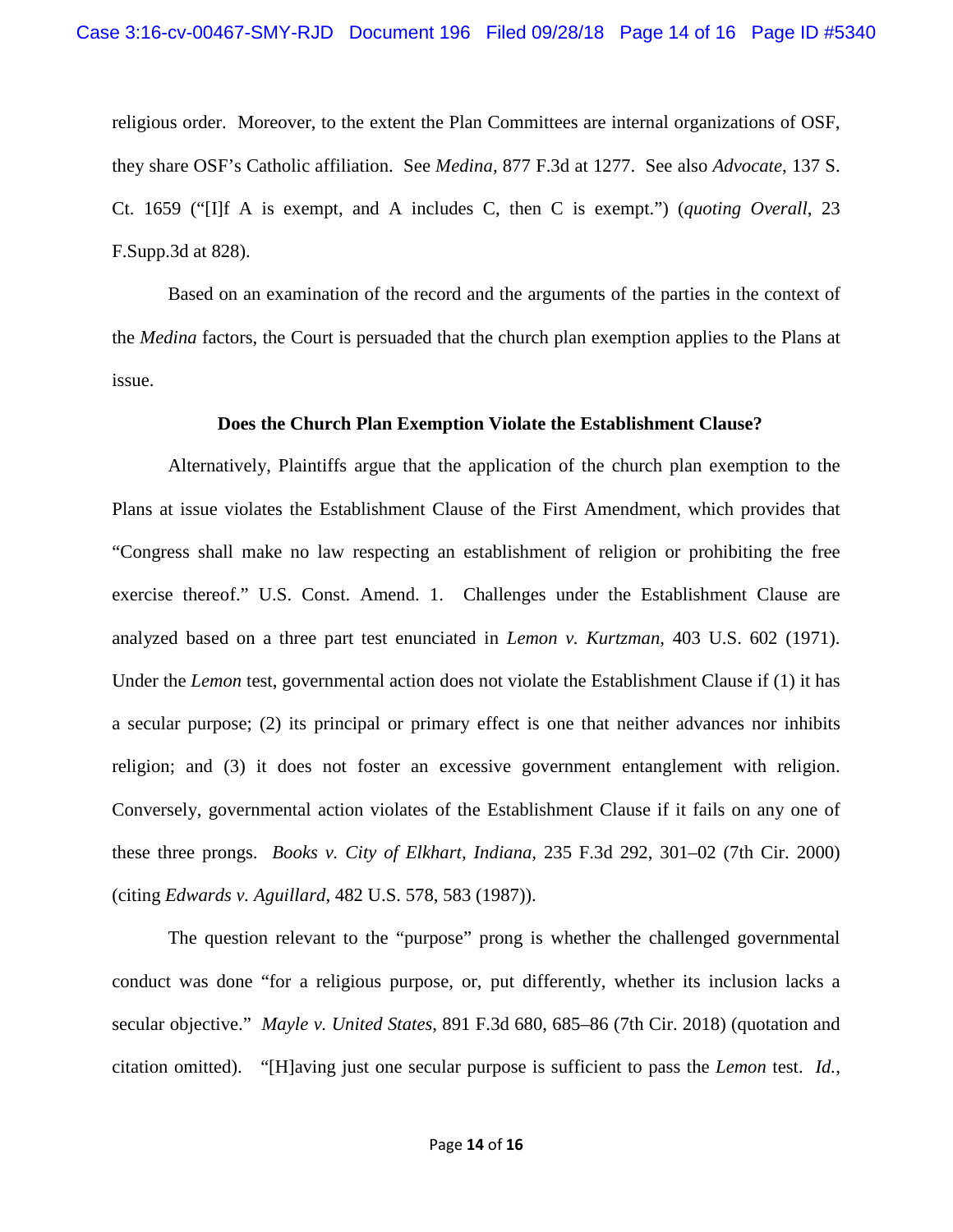citing *Bridenbaugh v. O'Bannon*, 185 F.3d 796, 800 (7th Cir. 1999). The alleviation of significant governmental interference with the ability of religious organizations to define and carry out their religious missions constitutes a secular objective (See, *Corp. of Presiding Bishop of Church of Jesus Christ of Latter-day Saints v. Amos*, 483 U.S. 327, 335 (1987), and has been found to apply to the ERISA church plan exemption. *Medina,* 877 F.3d at 1231 (detailing factors showing this 'secular purpose', including the legislative histories of both the original church plan exemption and the 1980 expansion of its scope).

The second question under the *Lemon* test is whether the church plan exemption's principal or primary effect is one that neither advances nor inhibits religion. Statutes that give special consideration to religious groups are not per se invalid. Rather, "[f]or a law to have forbidden 'effects' under *Lemon*, it must be fair to say that the government itself has advanced religion through its own activities and influence." *Amos*, 483 U.S. at 337.

The church plan exemption is one of a number of statutes that relieve religious organizations from otherwise generally-applicable requirements, including the Internal Revenue Code, 26 U.S.C. §§  $6033(a)(3)(A)(i)$ , (iii) (exempting "churches, their integrated auxiliaries, ... conventions or associations of churches," and "the exclusively religious activities of any religious order" from a tax-filing requirement) and the Americans with Disabilities Act of 1990, 42 U.S.C. § 12113(d) (exempting religious organizations from anti-discrimination requirements), and 42 U.S.C. § 12187 (exempting religious organizations from public accommodation requirements). There is no principled distinction between these exemptions and the church plan exemption.

The final prong of the *Lemon* test involves an assessment of whether the government action fosters an excessive government entanglement with religion. The church exemption does